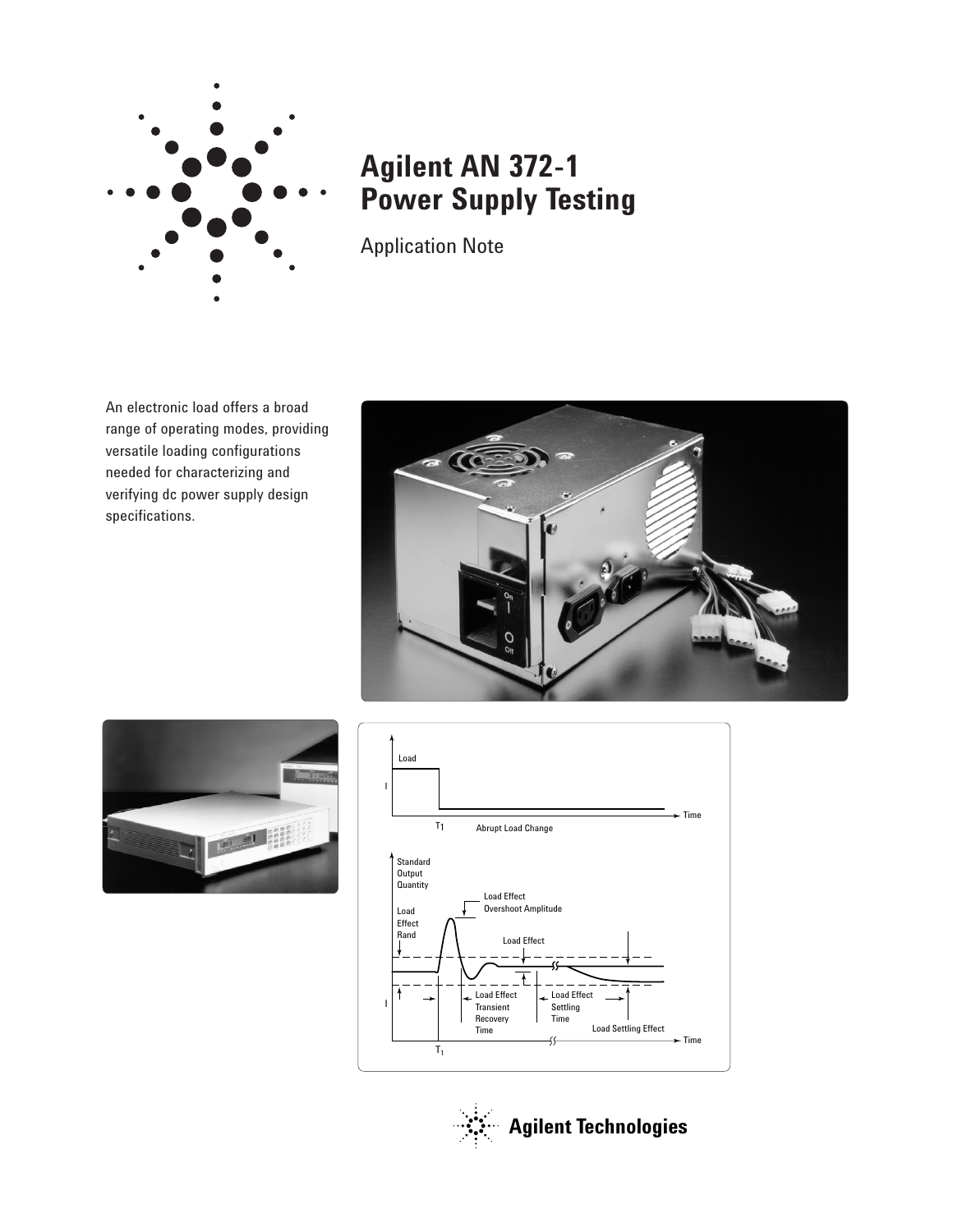# **Introduction**

As regulated-power supply technology evolves, testing methods for design verification and product function require more sophisticated electronic equipment. The different power supply architectures and output combinations also dictate the need for versatile test instruments that can accommodate a broad range of specifications. As a result, one testing requirement that has been growing in importance is the method of loading the power supply under test. The need for a higher degree of load control due to test sophistication, such as the need for computer programmability, has increased the demand for electronic load instruments. The following examination of the most common power supply architectures or topologies clearly illustrates the growing need for higher performance and versatility in electronic loads and power supply test equipment.

# **An Overview of Power Supply Topologies**

Of all the possible power supply topologies, linear and switching regulation techniques are the most common design implementations. Linear power supplies are typically used in R&D environments and in production test systems because they provide high performance, low PARD (ripple and noise), excellent line and load regulation, and superior transient recovery time specifications. However, they are relatively inefficient when compared to switching power supplies, and tend to be large and heavy due to the heat sinks required to continuously dissipate power from the series transistors and due to the magnetics used in this design. Typically, linear power supplies provide a most effective solution in lower power applications, and are often used as subassemblies in various products.

Switching power supplies address the disadvantages of linear power supplies (namely the low efficiency and relatively large size and weight), and are therefore a more effective and less costly solution for high power applications. The relative disadvantages occur in three areas when compared to linear power supplies: slower transient recovery time, higher PARD, and lower reliability. Switching power supplies are used in a wide variety of industries and environments, and are commonly found as subassemblies in products such as computers, computer peripherals, and copiers. Recent power supply designs combine the best features of switching and linear topologies.

Below, Table 1 compares the typical specifications for linear and switching topologies.

### **Table 1**

| <b>Regulation</b><br><b>Technique</b> | Load<br><b>Regulation</b> | Line<br><b>Regulation</b> | <b>Transient</b><br><b>Response</b> | <b>PARD</b>                          | <b>Efficiency</b> |
|---------------------------------------|---------------------------|---------------------------|-------------------------------------|--------------------------------------|-------------------|
| <b>Switching</b>                      | $0.05 - 0.5\%$            | $0.05 - 0.5\%$            | $1 - 20$ ms                         | $5 - 20$ mVrms<br>$20 - 150$ mVp-p   | $65 - 85%$        |
| Linear<br>(Series Pass)               | $0.005 - 0.1\%$           | $0.005 - 0.1\%$           | $20 - 200$ µs                       | $0.25 - 5$ mVrms<br>$1.0 - 15$ mVp-p | $30 - 50%$        |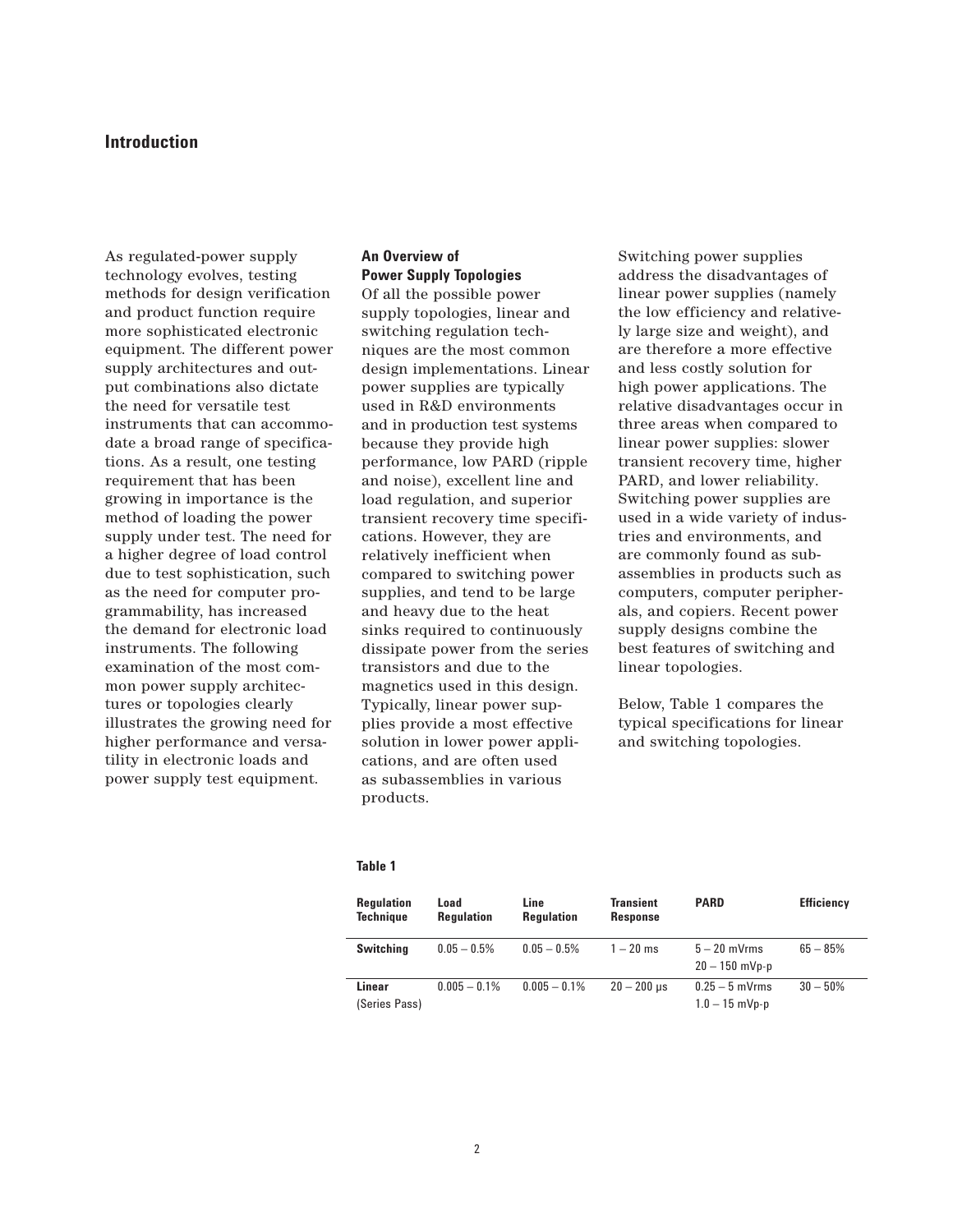# **An Overview of Power Supply Testing Needs**

Power supplies are used in a wide variety of products and test systems. As a result, the tests performed to determine operating specifications can differ from manufacturer to manufacturer, or from end user to end user. For instance, the tests performed in an R&D environment are primarily for power supply design verification. These tests require high performance test equipment and a high degree of manual control for bench use. In contrast, power supply testing in production environments primarily focus on overall function based on the specifications determined during the products design phase. Automation is often essential due to large volume testing, which requires high test throughput and test repeatability. Power supply test instruments must then be computer programmable. For both test environments, measurement synchronization is necessary to perform some tests properly and to obtain valid data. In addition, considerations such as test set reliability, protection of the power supply under test, rack space, and total cost of ownership may be of equal importance to the power supply test set designer. Proper selection of testing instrumentation will provide the best combination of measurement sophistication and test set complexity.

# **Power Supply Testing Instrumentation**

The power supply testing methods and configurations discussed in this application note are certainly not the only means of obtaining the desired measurements. However, certain instruments are essential to all tests, regardless of the implementation. Some commercially available turnkey power supply test systems incorporate custom board level instrumentation and hand wiring. However, power supply test systems based on standard products afford greater benefits. These systems are more reliable and provide repeatable, high performance measurements because of their low noise environment. A system which utilizes standard instrumentation is modular, allows configuration flexibility based on performance needs, and is easier to upgrade. In addition, the service, replacement, or calibration of separate instruments in the system can be performed with minimal system down-time.

The tests covered in the following section are configured with standard instrumentation: electronic loads, digital oscilloscopes, digital multimeters, true rms voltmeters, wattmeters, and ac power sources.

Electronic loads can facilitate power supply testing in several ways. They are typically programmable, although most require external DAC programmers.

This capability enables finer control over loading values during testing, and can provide the test set operator with valuable status information. These loads are often designed with FETs, which provide increased reliability over less sophisticated solutions consisting of relays and resistors. Also, these products offer a selection of operating modes: constant current (CC), constant voltage (CV), and constant resistance (CR). The more sophisticated electronic loads provide all three modes in one product for optimum testing flexibility. They provide a versatile solution for testing both dc voltage and current sources. A final advantage is provided by loads with readback over the bus. This can eliminate the need for digital multimeters for voltage and current measurements in some tests. As mentioned, there are varying degrees of electronic load sophistication. The Agilent Electronic Load family provides all of the most sophisticated features and high level performance in one box.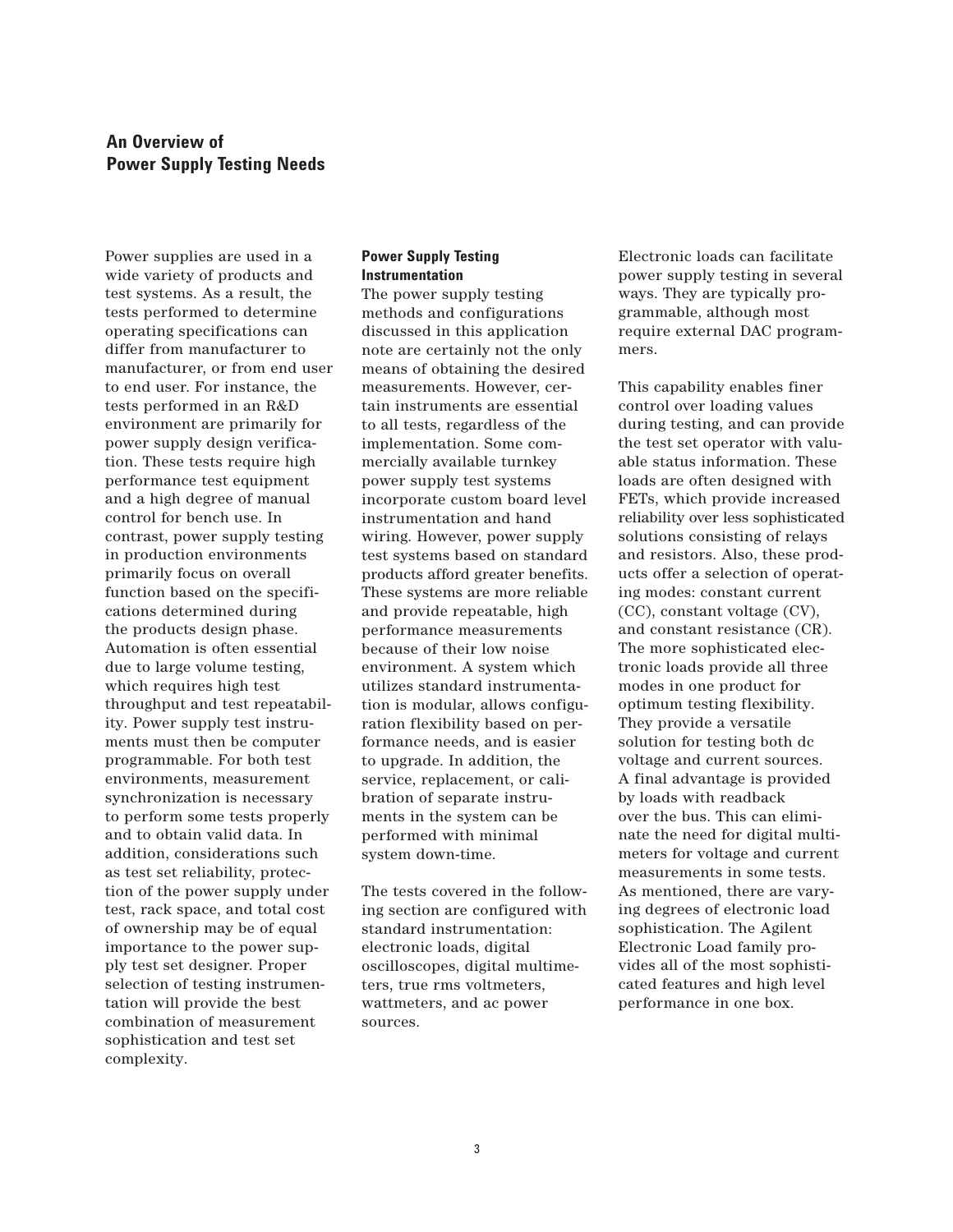# **Power Supply Tests**

Several other instruments are required for power supply testing. The performance criteria (accuracy, resolution, stability, bandwidth, etc.) vary for each test. In general, the measurement capability of the instruments should ensure an error no greater than 10% of the measured specification. Table 2 on the next page provides a guideline for instrument performance levels for each test discussed in this application note.

# **Load Transient Recovery Time**

A constant voltage dc power supply is designed with a feedback loop which continuously acts to maintain the output voltage at a steady-state level. The feedback loop has a finite bandwidth, which limits the ability of the power supply to respond to a change in the load current. If the time delay between the power supply feedback loop input and output

approaches a critical value at its unity gain crossover, the power supply will become unstable and oscillate. Typically, this time delay is measured as an angular difference and is expressed as a degree of phase shift. The critical value is 180 degrees of phase shift between the loop input and output.

| Table 2                               | <b>Load Transient</b><br><b>Recovery Time</b> | <b>Load Effect</b>                 | <b>Current Limit</b><br><b>Characterization</b> | <b>PARD</b>                                            | <b>Efficiency and</b><br><b>Power Factor</b>                         | Start-Up                             |
|---------------------------------------|-----------------------------------------------|------------------------------------|-------------------------------------------------|--------------------------------------------------------|----------------------------------------------------------------------|--------------------------------------|
| <b>Electronic Load</b>                | $t_{rise} \leq 15$ µs                         | 1% programming<br>accuracy         | 1% programming<br>accuracy                      | 1% programming<br>accuracy                             | 1% programming<br>accuracy                                           | 1% programming<br>accuracy           |
|                                       | Trigger output to<br>the oscilloscope         | CC or CR mode                      | CR or CC mode                                   | CC or CR mode<br>Low PARD                              | CC or CV mode                                                        | CR mode                              |
| <b>Digital</b><br><b>Oscilloscope</b> | $t_{sample} \le 100 \text{ }\mu\text{s}$      | N/A                                | N/A                                             | $t_{sample} \leq 25$ µs                                | N/A                                                                  | $t_{sample} \leq 1$ µs               |
|                                       |                                               |                                    |                                                 | dc to 20 MHz<br>minimum bandwidth                      |                                                                      | Record length 1 K<br>samples minimum |
|                                       |                                               |                                    |                                                 | Record length<br>$\geq$ 2 K samples                    |                                                                      |                                      |
|                                       |                                               |                                    |                                                 | 100 µ/Div (linears)<br>1 mV/Div (switchers)            |                                                                      |                                      |
| <b>Digital</b><br><b>Multimeter</b>   | N/A                                           | 5 1/2 Digits<br>$±0.005%$ accuracy | 5 1/2 Digits<br>$\pm 0.005\%$ accuracy          | N/A                                                    | N/A                                                                  | N/A                                  |
| <b>Wattmeter</b>                      | N/A                                           | N/A                                | N/A                                             | N/A                                                    | 1% accuracy with<br>crest factors to<br>10:1 in current<br>waveforms | N/A                                  |
| Regulated                             | >1% regulation                                | >1% regulation                     | N/A                                             | >1% regulation                                         | >1% regulation                                                       | >1% regulation                       |
| ac Source                             | Adjustable peak<br>and frequency              | Adjustable peak<br>and frequency   |                                                 | Adjustable peak<br>and frequency                       | Adjustable peak<br>and frequency                                     | Adjustable peak<br>and frequency     |
|                                       |                                               |                                    |                                                 |                                                        | Power factor<br>measurement<br>capability                            | Phase control                        |
| <b>RF</b> rms<br><b>Voltmeter</b>     | N/A                                           | N/A                                | N/A                                             | 100 µV Full scale<br>dc to 20 MHz<br>minimum bandwidth | N/A                                                                  | N/A                                  |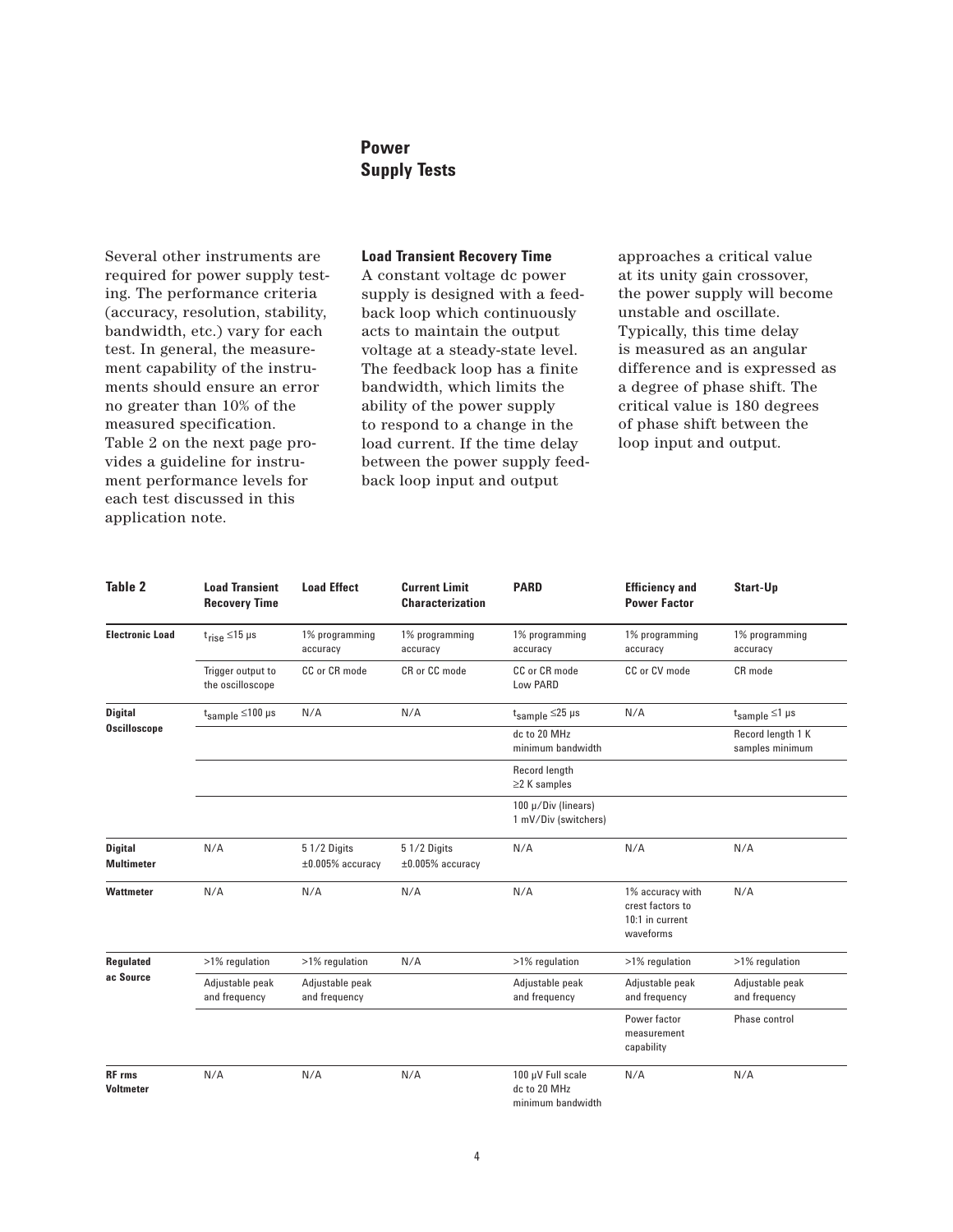

**Figure 1. Load Transient Recovery Time**

Load transient recovery time measurements require an electronic load with a risetime and falltime at least five times faster than the power supply under test.

For a step change in load current, a marginally stable CV power supply will have a ringing voltage output. This defeats the purpose of the power supply's regulation circuitry and can be damaging to voltagesensitive loads. An example of a voltage sensitive load is the logic circuitry in a computer. In this case, a computer manufacturer that purchases power supplies from an external source may consider verifying

the load transient recovery specification of the power supply subassembly. This test can also reveal critical manufacturing flaws that can cause instability, such as a defective output filter capacitor or loose capacitor connections.

# **Test Overview/Procedures**

CV Load Transient Recovery Time is a dynamic measurement of the time required for the output voltage of a CV power supply to settle within a predefined settling band following a load current induced transient (see Figure 1). The response is typically measured in microseconds or milliseconds, and varies in value depending on the topology of the power supply under test.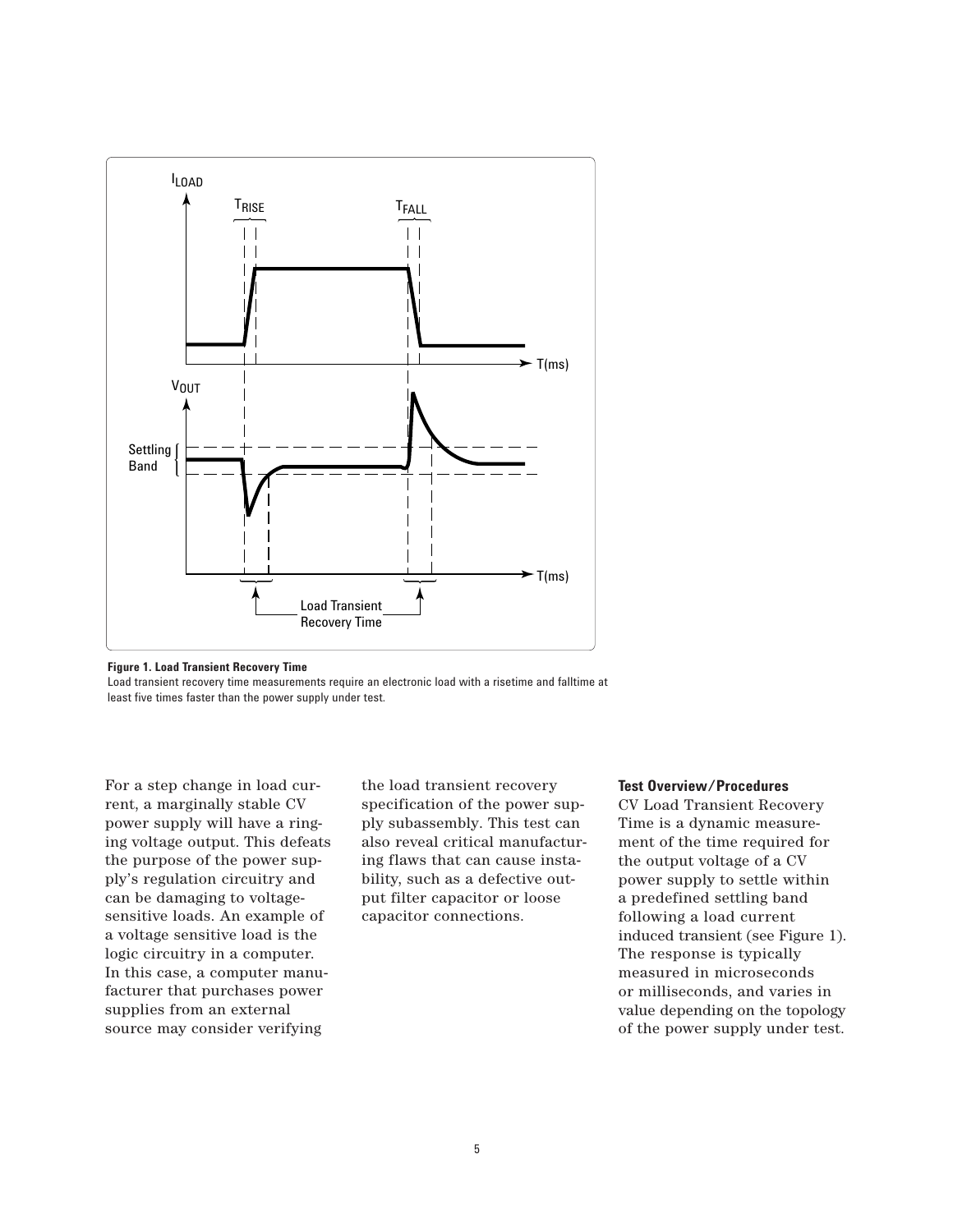

Figure 2. Load Transient Recovery Test Configuration and V<sub>out</sub> Measurement Results for a CV Power Supply

The electronic load used in this test should have a risetime at least five times faster than the power supply under test, and should be able to operate in CC mode (or CR mode) up to the maximum

current rating of the power supply. Measuring the load transient recovery time requires the load to have the capability to pulse between two different values in CC or CR mode. For continuous load transient testing, the repetition rate of the pulses should be slow enough so that the power supply feedback loop can recover and stabilize after each applied transient.

Figure 2 shows a typical test system for making load transient recovery time measurements. Measurement of Vout of the power supply can be made with a digitizing oscilloscope as the load input pulses are applied. Synchronization of the measurement is crucial in obtaining proper measurements. Therefore, a common trigger should start the electronic load and oscilloscope measurements.

## **Load Effect (Load Regulation)**

Load Effect or Load Regulation is a static performance measurement which defines the ability of a power supply under test to remain within specified output limits for a predetermined load change (see Figure 3). In a CV power

supply, the influenced quantity of interest is the steady-state output current. In a CC power supply, the influenced quantity is the steady-state output voltage. For single output CV power supplies, voltage load effect is given for a load current change equal to the current rating of the supply. A typical specification would be stated in millivolts, or as a % of the rated output voltage.

For multiple output CV power supplies, cross load effect is determined. This is an extension of the load effect test for a single output power supply, and determines the ability of all outputs of a CV power supply to remain within their specified voltage rating for a load current change on one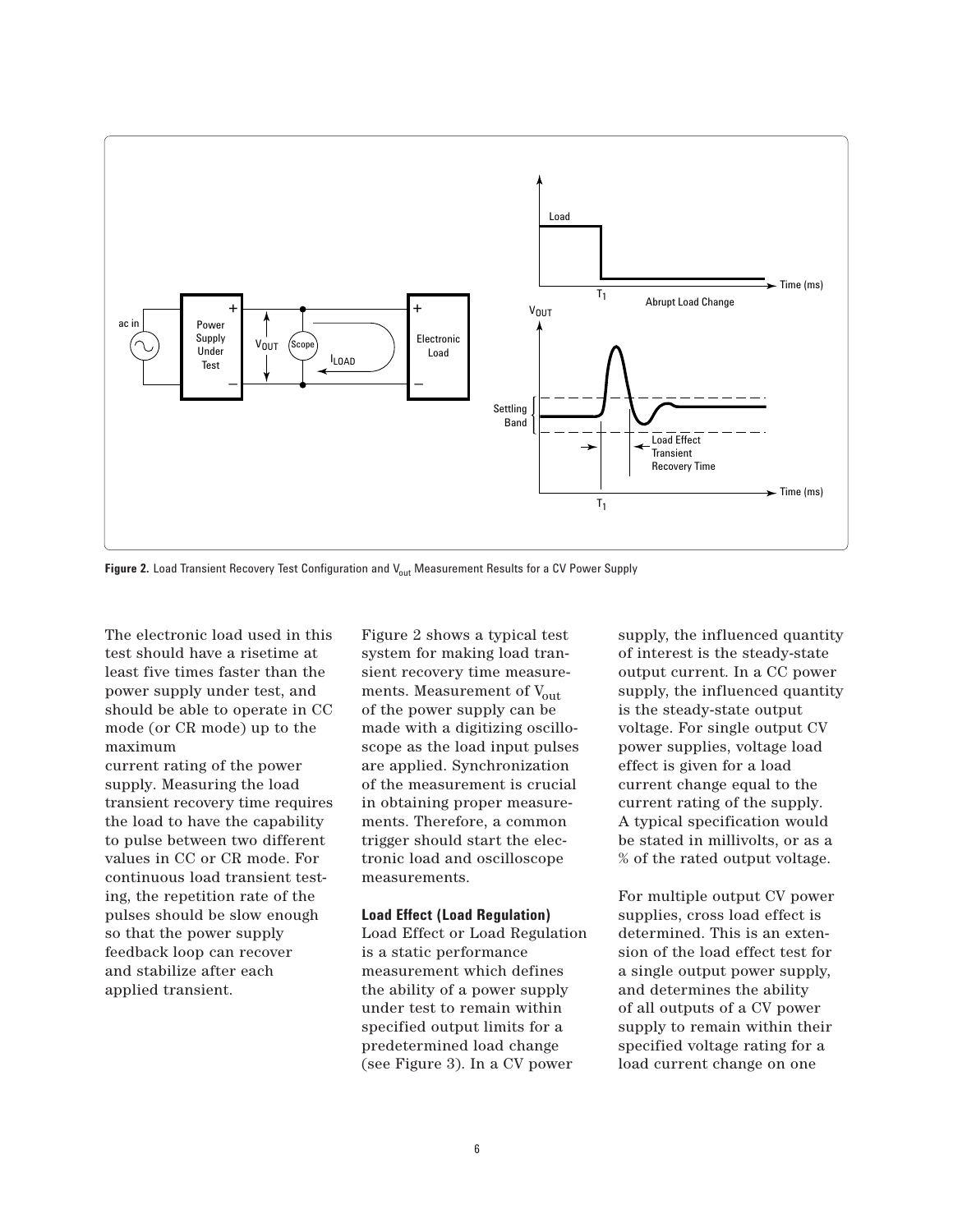### **Figure 3. Load Effect**

For a load current change equal to the full current rating of a CV power supply, the resulting change in  $V_{out}$  should not exceed the predetermined load effect band. Typical specifications for load effect range from 0.005 to 0.5% of the maximum output voltage.

output. Conversely, the ability of one output to withstand the effects of changes on all other outputs can be specified.

# **Test Overview/Procedures**

For a CV power supply, measurement of the output voltage and input voltage should be made after the load is varied from the minimum to the full current rating of the power supply under test (Figure 4). Measurement of the ac input voltage is necessary to ensure that the output voltage change is a result of only the load change, and not from a change in the ac input. To decrease the test time when test throughput is a concern, a regulated ac source providing a predetermined ac input level and frequency can be utilized. This will eliminate the need for the ac input voltage measurement.

The output voltage should be allowed the specified settling time before measurements are taken. An electronic load selected for this test must be capable of operating in CC or CR mode, and must have input ratings (voltage, current, and power) sufficient to accommodate the maximum ratings of the power supply under test.





### **Figure 4. Load Effect Testing Configuration**

A regulated ac source is used in this load effect testing configuration to maintain the ac input at a predetermined value. This will ensure that the test results reflect changes in  $V_{\text{out}}$  only with respect to load current changes.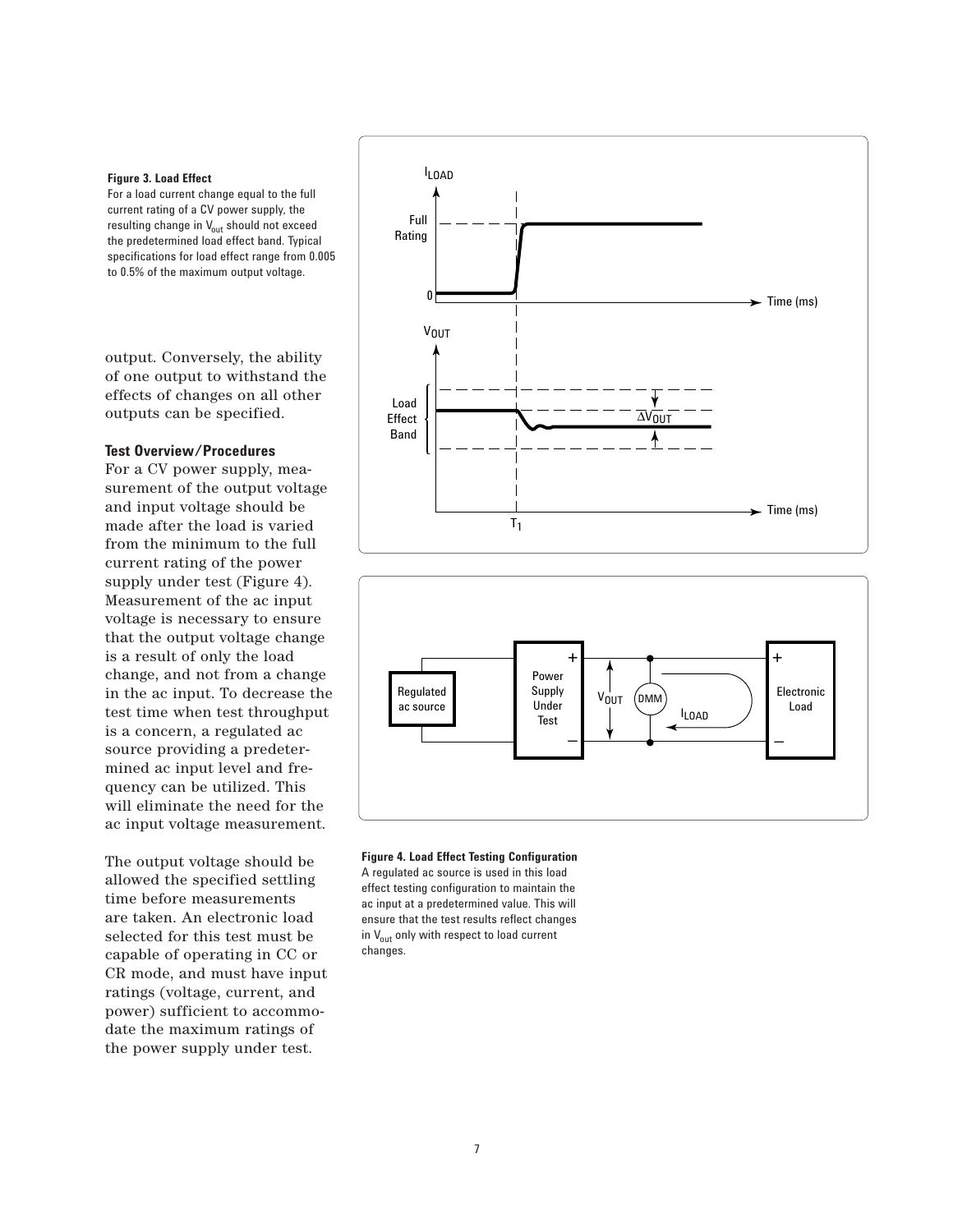

**Figure 5.** Typical Operating Characteristics of Three Types of Current Limiting Power Supplies

power supply and the device being powered (assuming the current limit value is below the maximum current rating of the device).

# **Test Overview/Procedures**

A measurement of the output voltage and current of the power supply under test is required while decrementing the electronic load resistance (or current in CC mode) by steps from an initial value that produces the power supply's full rated voltage output (see Figure 6). The voltage will

remain constant until the compliance current (output current of the power supply) increases to the preset current limit value. The crossover region or current limit has been reached when the rated output voltage of the power supply changes by a degree greater than the load regulation specification. At the current limit knee, the compliance current and output voltage behavior is determined by the type of current limiting circuit implemented in the power supply design (see Table 3).

**Table 3.** Typical Test Results of Standard Current Limiting Implementations

| <b>Current Limiting</b>              | I Compliance (or I <sub>out</sub> )                 |
|--------------------------------------|-----------------------------------------------------|
| Method                               | at Minimum Load Resistance                          |
| CV/CC                                | Remain constant (CC mode)                           |
| <b>Conventional Current Limiting</b> | Typically $\leq$ (105%) $I_{\text{max}}$            |
| <b>Current Foldback</b>              | Typically foldback is $\leq$ (50%) I <sub>max</sub> |

# **Current Limit Characterization**

Current limit measurements demonstrate the degree to which a constant voltage power supply limits its maximum output current to a preset value. This preset value can be fixed or variable throughout a specified range. There are basically three types of current limiting design implementations:

- 1. Conventional current limiting power supplies
- 2. CV/CC mode power supplies
- 3. Foldback current limiting power supplies

Conventional current limiting power supplies and CV/CC mode power supplies are very similar in function. These implementations generally vary only in the degree of regulation in the constant current operating region (see Figure 5) and in the ability of the user to adjust the CC operating point (CV/CC power supplies). A rounded crossover knee and sloping current limit characteristic denotes less precise current regulation. In comparison, a sharp knee and vertical current limit characteristic denote a higher degree of current regulation. The foldback current limiting power supply employs a technique that enables both the output voltage and current to decrease simultaneously for load resistances below the crossover value. The purpose of current limiting is to provide protection for the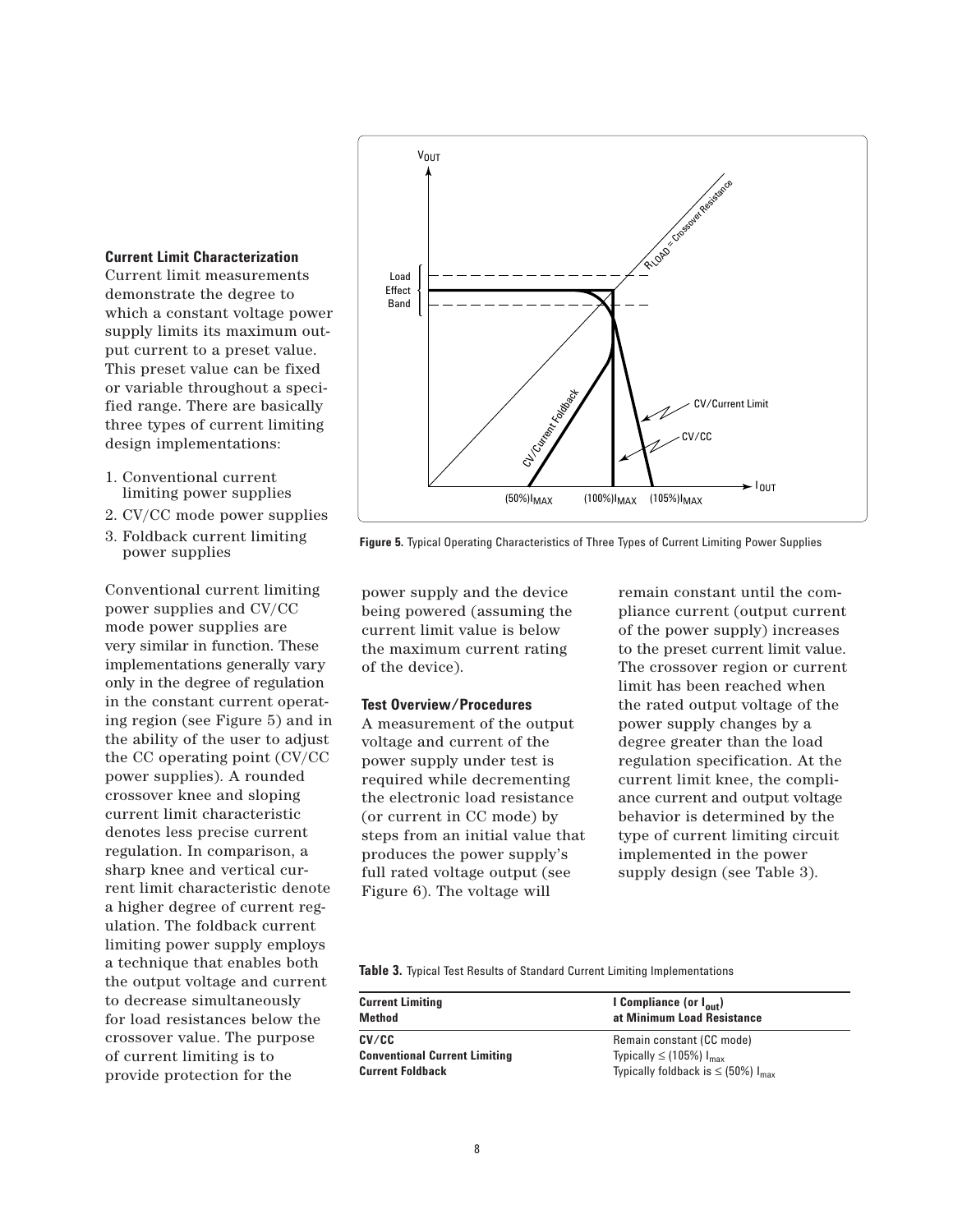# **PARD (Periodic and Random Deviation)**

PARD (formerly known as ripple and noise) is the periodic and random deviation of the dc output voltage from its average value, over a specified bandwidth, and with all other parameters constant. It is representative of all undesirable ac and noise components that remain in the dc output voltage after the regulation and filtering circuitry (see Figure 7).

PARD is measured in rms or peak-to-peak values, and is typically specified over a bandwidth range of 20 Hz to 20 MHz. Any deviation below 20 Hz is included in a specification called output drift. In some applications, a low output ripple specification is critical. An example would be where the power supply is providing power to a high gain amplifier with inadequate ripple rejection for the application. In this case, a portion of

the power supply PARD would be amplified along with the desired signal. It is extremely important that the PARD value be specified as a peak-to-peak value as well as an rms value in this application. The peakto-peak value would provide information on high magnitude, short duration noise spikes while the rms value would be beneficial for determination of the expected signal-to-noise ratio.

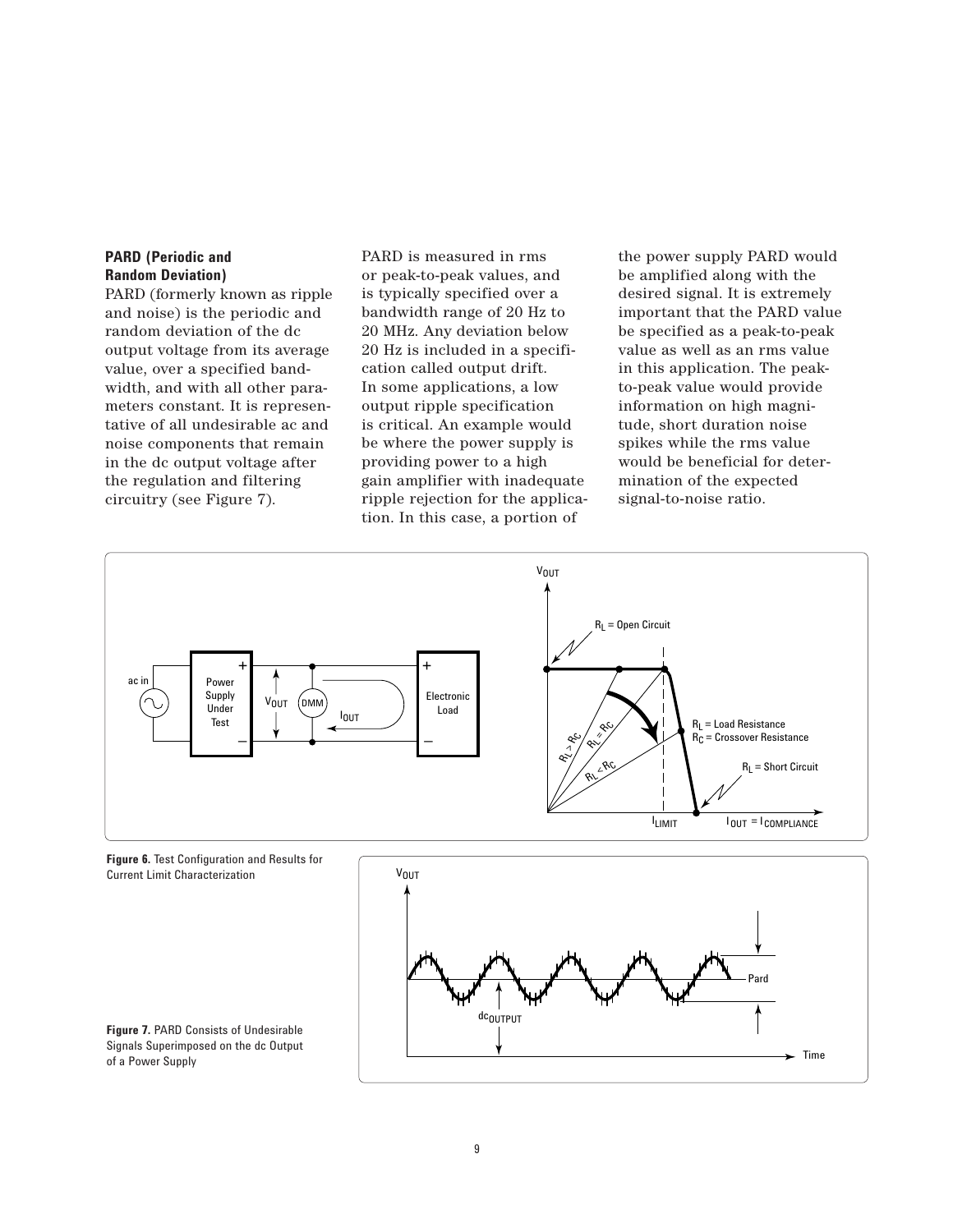# **Test Overview/Procedures**

To make PARD measurements, the electronic load used should operate in CR mode for constant voltage and constant current power supplies. The load should also have lower PARD than the power supply being tested. This is especially important when measuring the PARD of linear power supplies, since they typically have excellent PARD specifications. A regulated ac source should be applied to the input of the power supply under test. PARD measurements are made at the lowest and highest specified values of ac input to the power supply, and at the lowest and highest specified source frequencies.

Proper connections between the instruments and power supply under test are essential when making these measurements. Since PARD consists of low level, broadband signals, major test set concerns are ground loops, proper shielding, and impedance matching. A digitizing oscilloscope can be used for peak-to-peak measurements (see Figure 8). High frequency noise spikes need to be measured, and therefore the digitizing rate of the oscilloscope must be at least five times the maximum PARD frequency for proper sampling. To eliminate cable ringing and standing waves, the typical configuration includes coaxial cabling with 50 Ohm termina-



**Figure 8.** PARD Testing Configuration

tions at both ends. Capacitors should be connected in series with the signal path to block the dc current.

A true rms RF voltmeter should be used to measure the rms specification. Precautions similar to those for the peakto-peak measurements should be considered. For both measurements, care should be taken to prevent ground loops. Since most oscilloscopes and

true rms voltmeters have ground referenced inputs, testing a power supply with grounded outputs may create such a ground loop. In this case, it may be necessary to use instruments with floating (differential amplifier) inputs to eliminate this problem.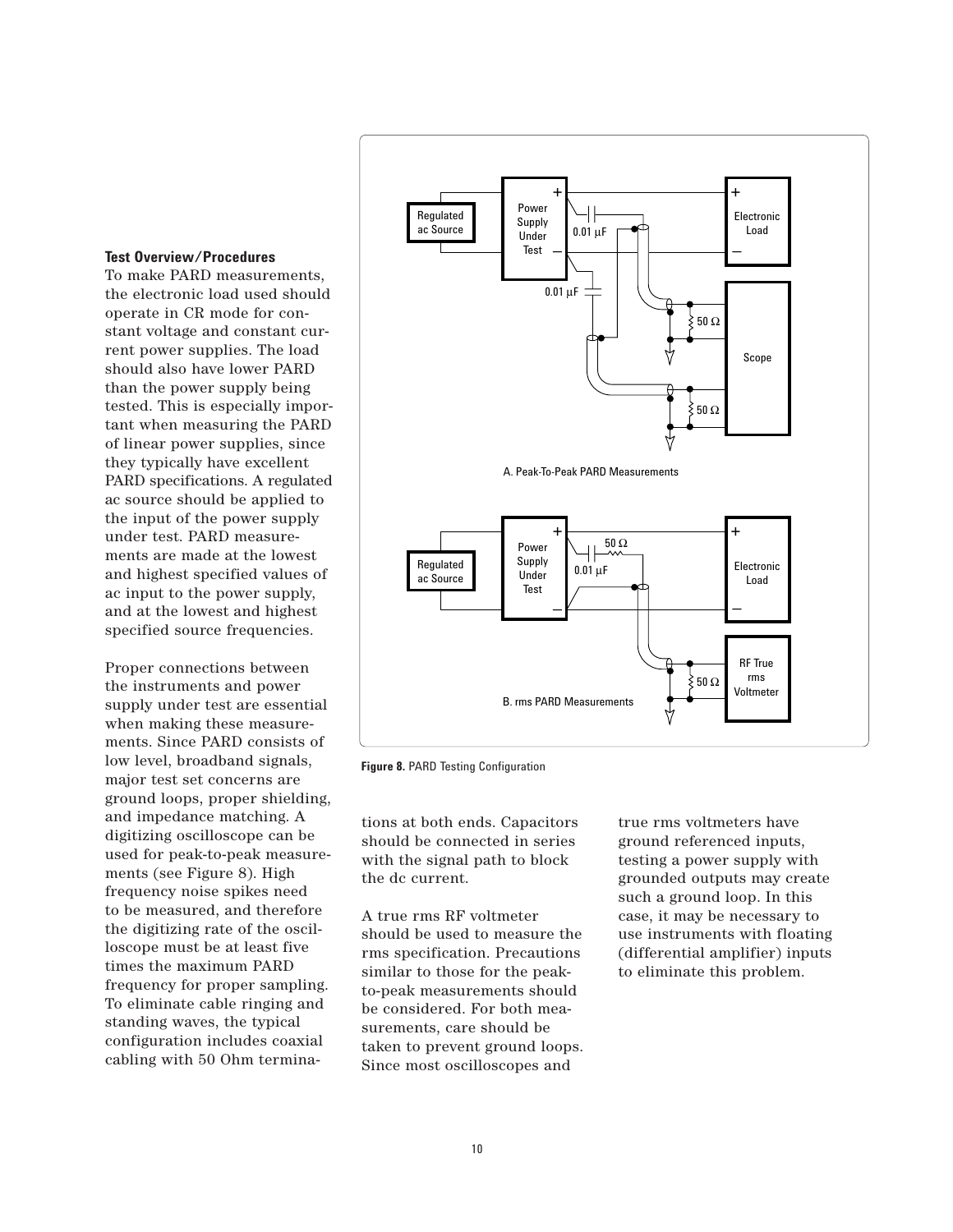The first set of PARD measurements should be made with the ac source voltage and frequency set at the lowest specified values, and with the power supply under test at its minimum and then maximum rated load value. A second set of measurements should be made with the ac source set at the highest specified values of amplitude and frequency, and with the power supply minimally loaded and then maximally loaded. To test multiple output power supplies, PARD measurements for each output should be made with all other outputs set initially to minimum load, and then to maximum load.

# **Efficiency**

The efficiency of a power supply is simply the ratio of its total output power to its total input power. To obtain the true input power (rms voltage x inphase rms current) of a typical ac-to-dc converting power supply, commercially available wattmeters or ac sources can be used to measure the necessary parameters. The instrument used to measure the input current and voltage must be capable of sampling the input signals at a rate fast enough to produce accurate measurements.

This test serves as a good indication of the overall correct operation of the power supply under test. If the measured efficiency is outside the specified range for the topology of the power supply, it is probable that a design flaw or a manufacturing problem exists that should be addressed.

# **Test Overview/Procedures**

The efficiency and power factor of the power supply under test should be measured under steady-state operation after the unit has been allowed to warm up. The electronic load can be operated in CC mode (for CV power supplies) and CV mode for (CC power supplies). At least two load settings should be used, one of them being the maximum rated load for the power supply under test (see Figure 9 for test configuration). Some power supplies vary substantially in efficiency and power factor as a function of loading. In this case, the load should be varied through enough settings so that curves can be plotted from the data to provide the best representation of the test results.

# **Start-Up**

The start-up delay of a power supply is the amount of time between the application of ac input and the time at which the outputs are within their regulation specification. For switching power supplies or power supplies with current limiting, this time period is essential for proper sequencing of the output voltage at turnon. In switching power supply designs, undesirable events can occur at turn-on, causing current spikes which can destroy the switching transistors. The problem occurs when the feedback loop tries to compensate for the low output voltage that it sees when the ac input is initially applied to the power supply. This problem is usually solved by adding "soft-start" circuitry to limit the time the switching transistors are turned on during the start-up sequence. This will limit the current flow through them until the power supply has reached stable operation.

![](_page_10_Figure_8.jpeg)

# **Figure 9. Configuration for Testing <b>Figure 1** ac Source **Efficiency and Power Factor**

In this test configuration for measuring power supply efficiency and power factor, the variable ac source provides measurements for input power and power factor.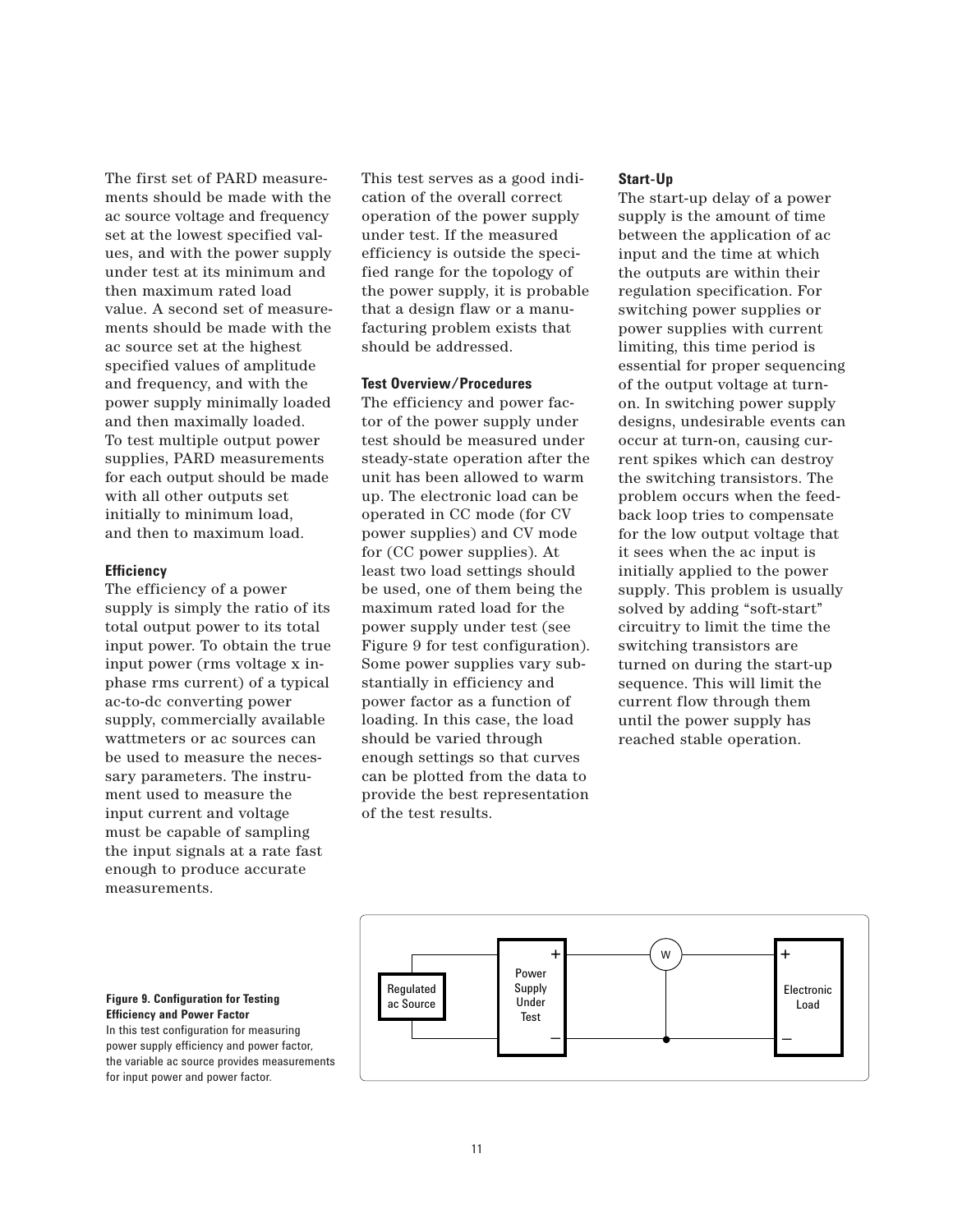### **Figure 10. Voltage Latch-Up**

Undesirable voltage latch-up and turn-on can cause the power supply to operate at current levels that may be damaging to internal circuitry.

Another undesirable condition that can occur during power supply start-up is voltage latchup. In this case, the output voltage of a CV power supply with current foldback fails to reach its full value at turn-on because the output current attempts to immediately go to a high value. The protective response of the current foldback circuitry of the power supply can cause the output voltage to "latchup" at a point where the current that must be dissipated can cause damage to the power supply (see Figure 10). It is, therefore, beneficial to measure the start-up delay time and fully characterize it to ensure safe operation at turn-on.

To fully characterize the startup sequence of the power supply under test, measurements must be made of the output voltage response to the instantaneous application of the ac input (see Figure 11). A digital oscilloscope should be used so that storage of the output values can be accomplished for the measured start-up time period. To accurately control the ac input frequency and amplitude to the power supply under test, a regulated ac source should be used. Turn-on of the ac source at selected 60 Hz (50 Hz) phases (zero-crossing and positive or negative peak voltage, for example) is important for thorough characterization of start-up. The electronic load used in this test should operate in CR mode.

![](_page_11_Figure_4.jpeg)

![](_page_11_Figure_5.jpeg)

**Figure 11.** Start-Up Delay Test Configurations and Results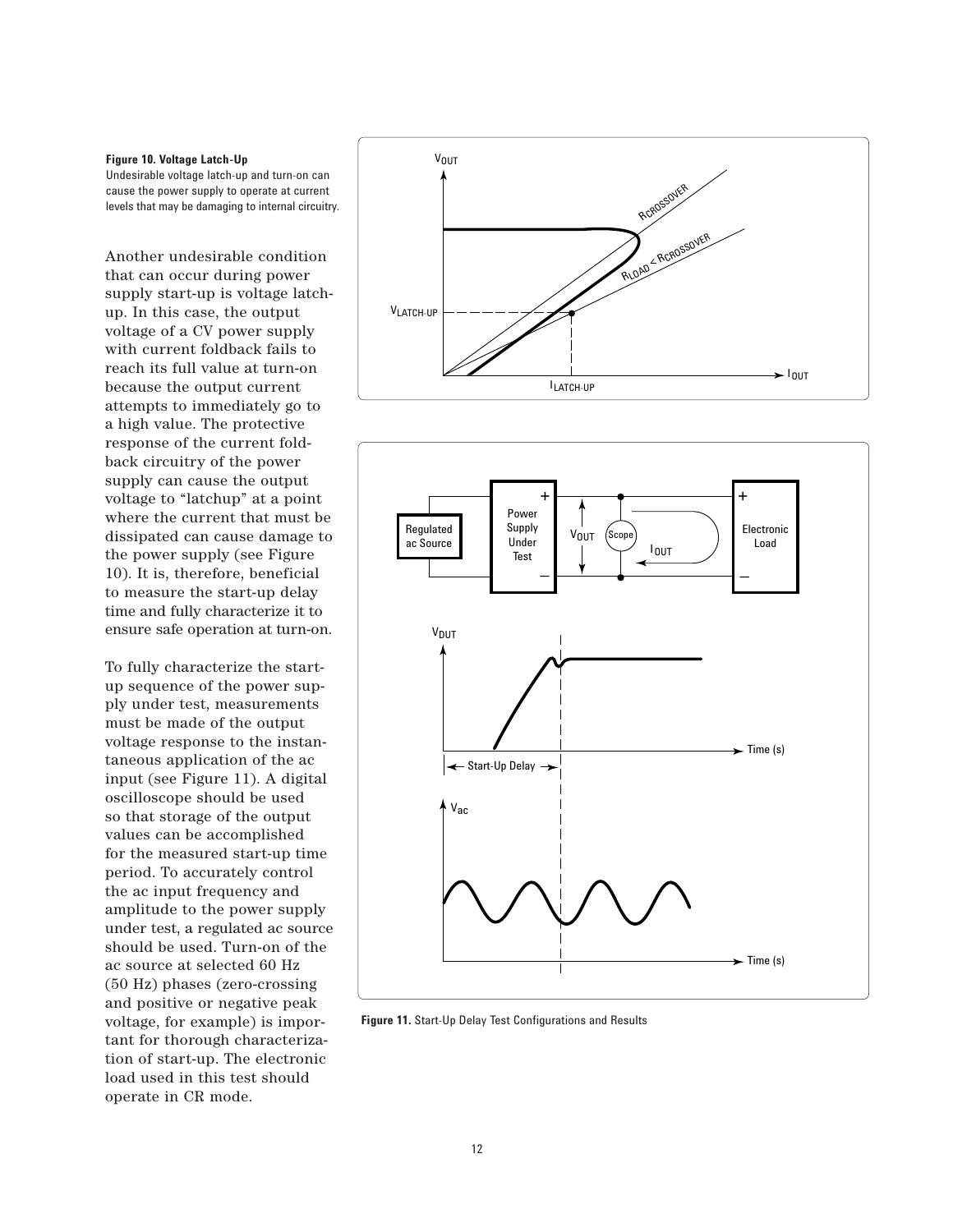# **Other Power Supply Tests**

An observation of any dc power supply data sheet from a power supply manufacturer reveals a number of design specifications that must be verified and tested. These tests often differ in technique and in the test equipment that is used to measure the various parameters. The common aspect of all of these tests is that a method of controlled loading of the power supply outputs is required, which is most easily done with an electronic load. The list below contains a brief description of some of these tests.

# **Drift**

This test involves the measurement of the periodic and random deviation of a power supply's output current or voltage (typically over 8 hours), typically covering a bandwidth from dc to 20 Hz. The electronic load used for this test should be able to operate in CC or CV mode.

Test Equipment:

- Computer (for long-term testing)
- Electronic Load
- True rms Voltmeter

# **Source Effect (Line Regulation)**

A measurement of the change in the output voltage or current due to a change in the source voltage magnitude. The output of interest is measured after it settles within the regulation specifications. The electronic load used for this test should be able to operate in CC or CV mode.

Test Equipment:

- Electronic Load
- Regulated ac Source
- Digital Multimeter
- Precision Current Shunt

# **Short Circuit Output Current**

This test measures the steadystate current of the power supply under test after the output terminals have been shorted. The short circuit can be provided by an electronic load operating in CR mode.

Test Equipment:

- Electronic Load
- Digital Multimeter
- Precision Current Shunt

# **Overvoltage Shutdown**

Typically, a power supply is expected to shut down if its output voltage exceeds the maximum input voltage of its intended load, the maximum operating voltage of the power supply, or a variably set voltage limit. The overvoltage protection test demonstrates the ability of the power supply under test to correctly respond to any of those conditions. An electronic load in CC mode can be used to test the output voltage response.

Test Equipment:

- Electronic Load
- Digital Multimeter

# **Programming Response Time**

This test measures the maximum time required for the programmed output voltage or current of a power supply to change from a specified initial value to a value within a specified tolerance band of a newly programmed value, following the onset of a step change in an analog programming signal, or the gating of a digital signal. An electronic load in CC, CR, or CV could be used in this test.

Test Equipment:

- Computer
- Electronic Load
- Digital Multimeter
- Precision Current Shunt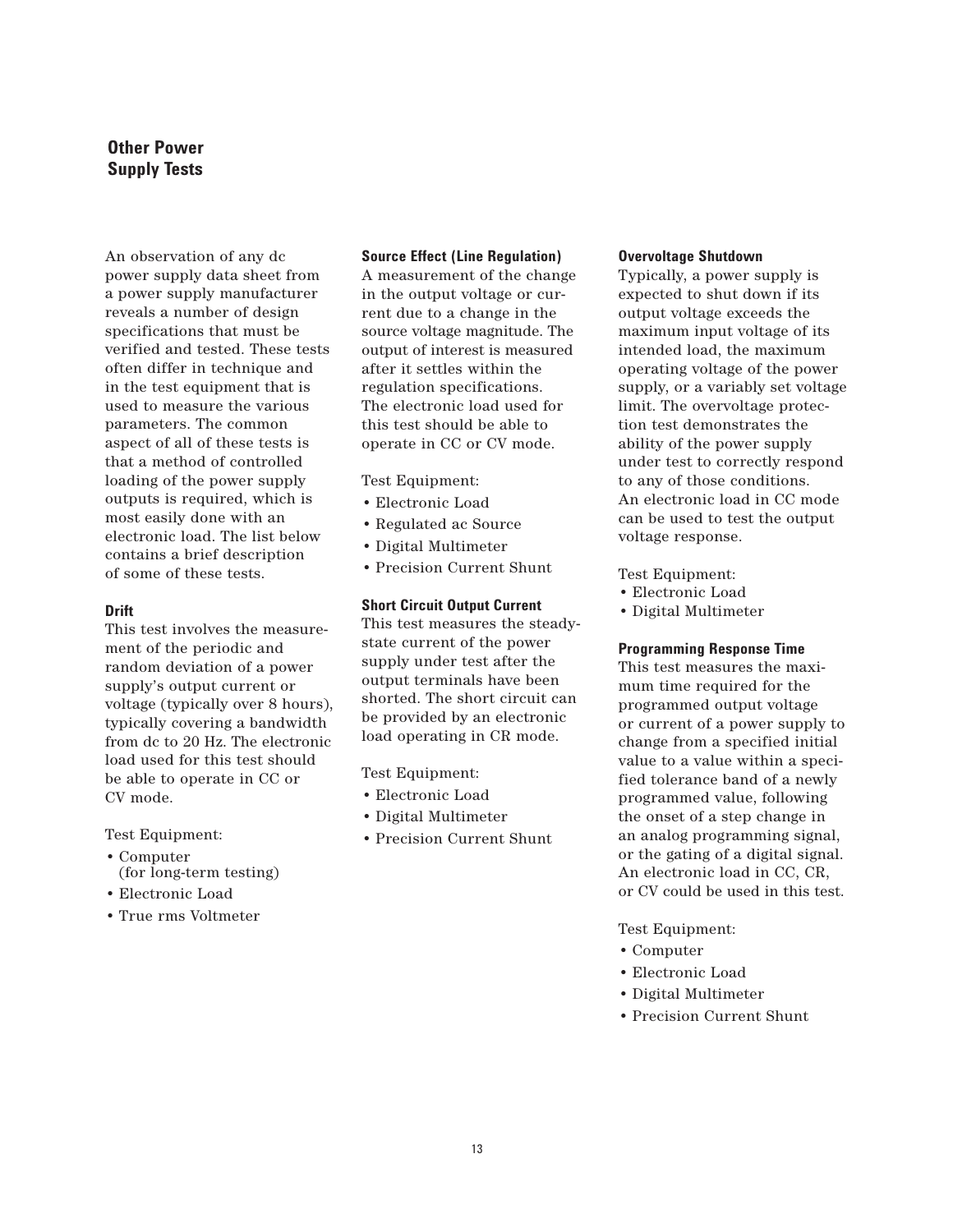# **Power Supply Testing with Agilent Electronic Loads**

The Agilent Electronic Load Family offers the power supply tester the solution for many of the tests that must be performed. For bench or system applications in large or small scale testing environments, Agilent Electronic Loads provide high quality and reliability with superior performance, features, and documentation. This will make power supply test system configuration easier, measurement procedures repeatable, and operating environments safer.

The Agilent 6060B 300 Watt and 6063B 240 V Single Input dc Electronic Loads provide many features that are fully programmable in CC, CV, or CR mode. For measurements that require step load changes, the 6060B and 6063B contain a transient generator that has a minimum risetime of 12 microseconds. This allows for load transient response testing of high performance linear (series regulated) power supplies as well as switching power supplies. In addition, the duty cycle and frequency of the transient generator can be fully controlled using the front panel, or via programming through the built in GPIB. Synchronizing the measuring instruments in a power supply test system is essential to retrieve valid test data. The 6060B and 6063B can generate triggers that can externally trigger a DMM, digital oscilloscope, or wattmeter to take a measurement as the load changes according to the testing goals. The 6060B and 6063B can also change in response to external triggers from other test equipment.

For testing multiple output power supplies, Agilent offers the N3300A 1800 Watt Load Mainframe. This product provides an economical alternative to the 6060B and 6063B for large scale testing environments. It has six slots which can be user-configured up to 1800 Watts with the Agilent Electronic Load Modules the N3302A 150 Watt Module, the N3304A 300 Watt Module, the N3303A 240 Volt Module, the N3305A 500 Watt Module, and the N3306A 600 Watt Module. The N3300A Series provides all of the features of the 6060B and 6063B, plus it is faster, even more accurate, and has many new programmable features to help make a manufacturing test system faster and more efficient.

The Electronic Load Family provides "One Box" solutions for system applications. These loads contain a DMM and precision current shunt for voltage, current, and power readback via the built-in GPIB. In addition, Agilent Electronic Loads contain a transient generator, provide status readback, and have voltage and current programmers that reside in the box. This eliminates the need for external DMMs in many power supply test applications, and therefore saves rack space and additional test system costs.

For reliable and safe operation, Agilent Electronic Loads offer full protection against overvoltage, overcurrent, overpower, overtemperature, and reverse polarity conditions. The reliability of Agilent Electronic Loads are backed by a standard three year warranty. The reliability, performance, and features of the 6060B, 6063B and N3300A Series, combined with competitive prices, make these products an optimum solution for power supply testing applications.